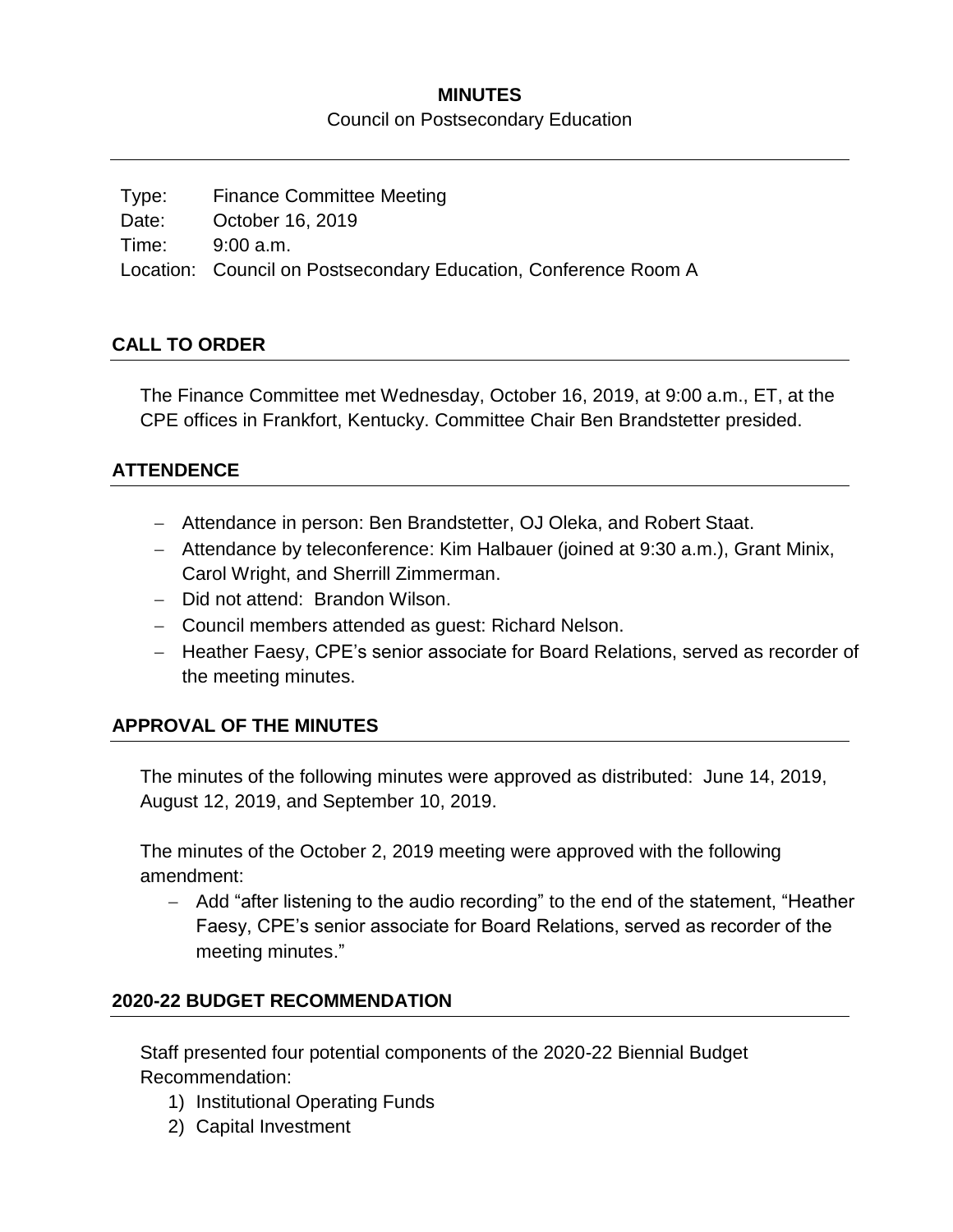- 3) Trust Funds
- 4) CPE Agency Budget

Each component was discussed and voted upon separately.

### **1) INSTITUTIONAL OPERATING FUNDS**

The primary way that Kentucky finances its public postsecondary system and supports the teaching, research, and public service missions of individual colleges and universities is by appropriating state General Fund for institutional operations. These funds, along with tuition and fee revenue, support education and general (E&G) expenditures on campus, including faculty and staff salaries, fringe benefits, student financial aid, utilities, building maintenance, libraries, student support services, and numerous other operating expenses. When available, these funds also finance strategic initiatives that support attainment of the state's student success goals and objectives of the Council's 2016-2021 Strategic Agenda for Postsecondary Education.

Fiscal Year Fiscal Year Funding Category 2020-21 2021-22 Beginning Base <sup>1</sup> (2019-20 total General Fund) \$862,900,800 \$862,900,800 Base Adjustments: Debt Service (UK only) (\$2,545,500) (\$2,545,500) Campus Stop Loss Contributions (14,997,800) (14,997,800) Performance Fund Transfers 14,997,800 14,997,800 Revised Net Base (net of debt service) \$860,355,300 \$860,355,300 Additional Budget Requests: Performance Funding  $$52,492,400$  \$74,989,100 KSU Land Grant Match 497,400 497,400 Total Additional Requests \$52,989,800 \$75,486,500 Total Operating Funds Request  $$913,345,100$  \$935,841,800

The request was detailed in the agenda materials and included the following funding request:

<sup>1</sup> Includes regular appropriation and Postsecondary Education Performance Fund distribution.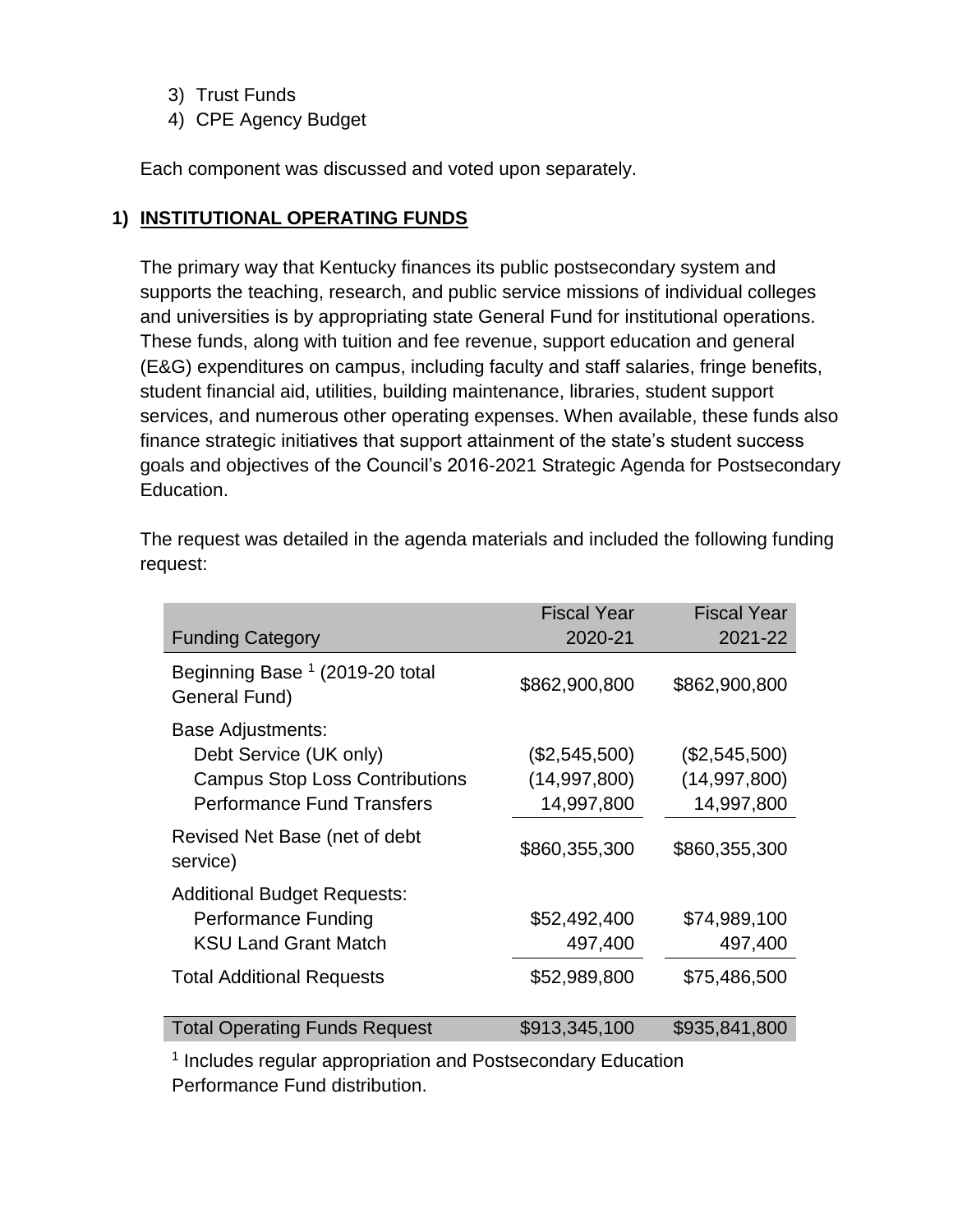The request also includes the following recommendations and endorsements:

- Recommendation that the Governor and General Assembly line-item mandated program funding amounts in the 2020-2022 Budget of the Commonwealth to ensure proper functioning of the performance funding models.
- Recommendation that the Governor and General Assembly take action to maintain a stop loss provision in fiscal 2021-22, limiting the reduction in funding to any institution to two percent (2%) of that institution's formula base amount.
- Endorsement of the state student financial aid funding recommendation outlined in the budget request from the Kentucky Higher Education Assistance Authority (KHEAA). Special consideration should be given to ensuring financial aid supporting Kentucky's lower and moderate income students is the state's highest priority.

Committee members discussed the resolution from the Board of Student Body Presidents, which stated they support the Council's proposal to focus on funding performance-funding and stop-loss provision.

MOTION: Mr. Oleka moved the Committee recommend approval of the 2020-22 request for institutional operating funds as presented to the full Council at its October 31, 2019 meeting. Mr. Minix seconded the motion.

VOTE: The motion passed.

# **2) CAPITAL INVESTMENT**

The capital investment request addresses asset preservation, new construction, and information technology needs of Kentucky's public postsecondary institutions for the 2020-22 biennium. It identifies the most pressing campus needs for asset preservation and renovation of existing facilities (to be funded through a combination of state General Fund supported bonds and institutional resources) and new and expanded space and information technology and equipment (to be funded with institutional resources).

The request was detailed in the agenda materials and included the following funding request: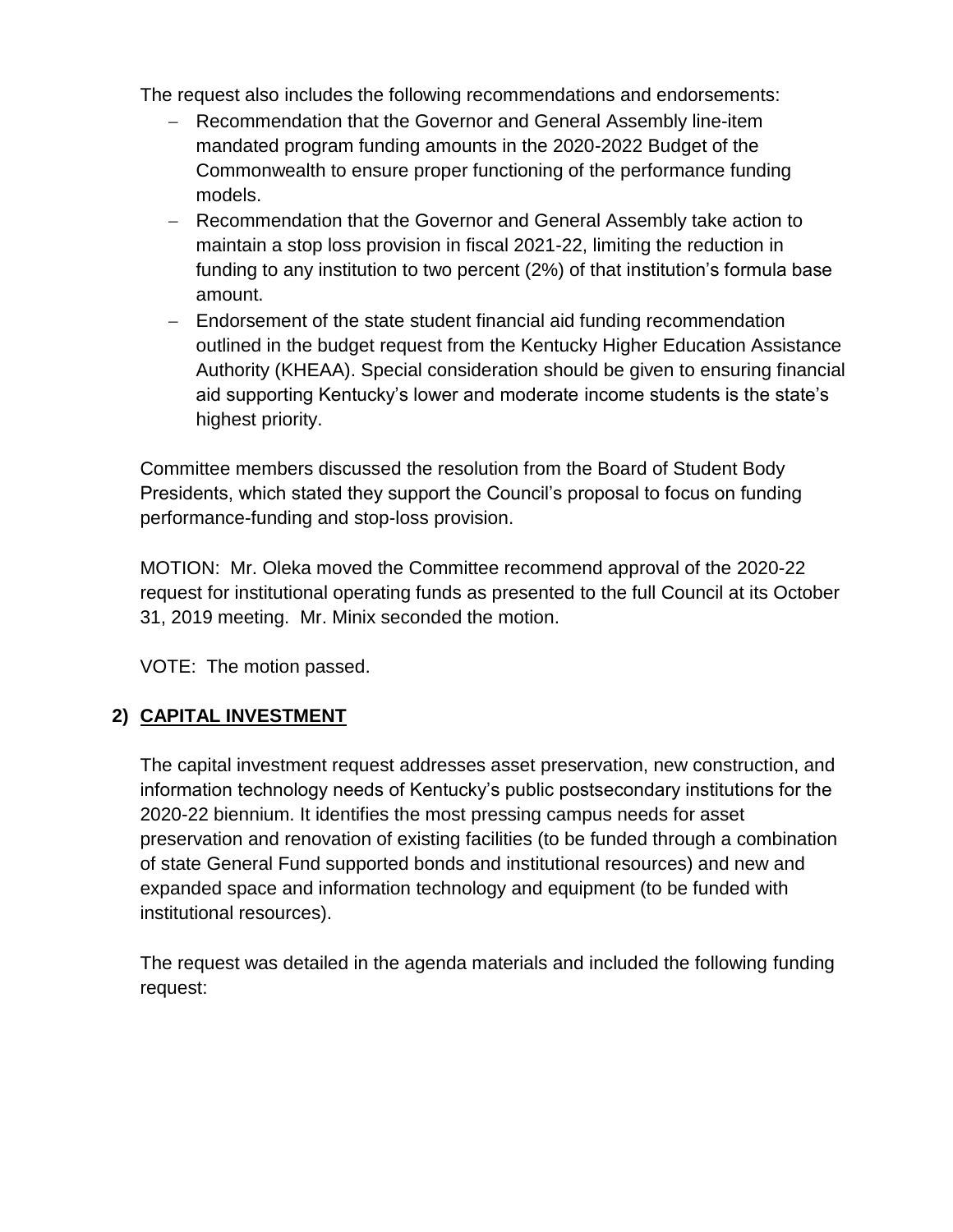|                                   | <b>Fiscal</b> | <b>Fiscal</b> | <b>Biennial</b> |
|-----------------------------------|---------------|---------------|-----------------|
| <b>Funding Component</b>          | 2020-21       | 2021-22       | <b>Total</b>    |
| <b>Additional Budget Requests</b> |               |               |                 |
| for:                              |               |               |                 |
| <b>Capital Construction</b>       |               |               |                 |
| <b>Asset Preservation Bond</b>    |               |               |                 |
| <b>Funds</b>                      | \$200,000,000 | \$200,000,000 | \$400,000,000   |
| -- Debt Service                   | 8,239,000     | 24,717,000    | 32,956,000      |
| <b>New Construction</b>           | \$0           | \$0           | \$0             |
| Information Technology and        | \$0           | \$0           | \$0             |
| Equipment                         |               |               |                 |

The request includes the following recommendations and authorizations:

- Recommendation that any General Fund debt supported bond funds appropriated for postsecondary institution asset preservation projects in the 2020-22 biennium be matched fifty cents on the dollar with institutional funds
- Recommendation of authorizing the following intuitionally-funded capital projects:
	- o New and expanded space: \$699,810,000 in agency, federal, private, and other fund source authority
	- o Information Technology \$296,114,000 in agency, federal, private, and other fund source authority
	- o Agency Bonds \$1,129,979,500 in agency bonds to finance capital projects
	- o Life safety, major maintenance, equipment acquisitions, infrastructure repair and upgrades, and new construction - \$6,263,007,845 in agency, federal, private, and other fund source authority.
	- o Energy Efficiency Authorization for nine projects (one at each institution) to improve energy efficiency in campus buildings, including energy equipment acquisitions, infrastructure repair, and upgrades. These projects would be funded using third-party financing available through the Finance and Administration Cabinet, private contractors, or other nonstate funds.

The request also includes the following endorsements:

- Inasmuch as the identification of specific projects in a variety of areas of postsecondary institution operations cannot be ascertained with absolute certainty at this time, amounts are appropriated and authorized for specific projects which are not individually identified in this act in the following areas: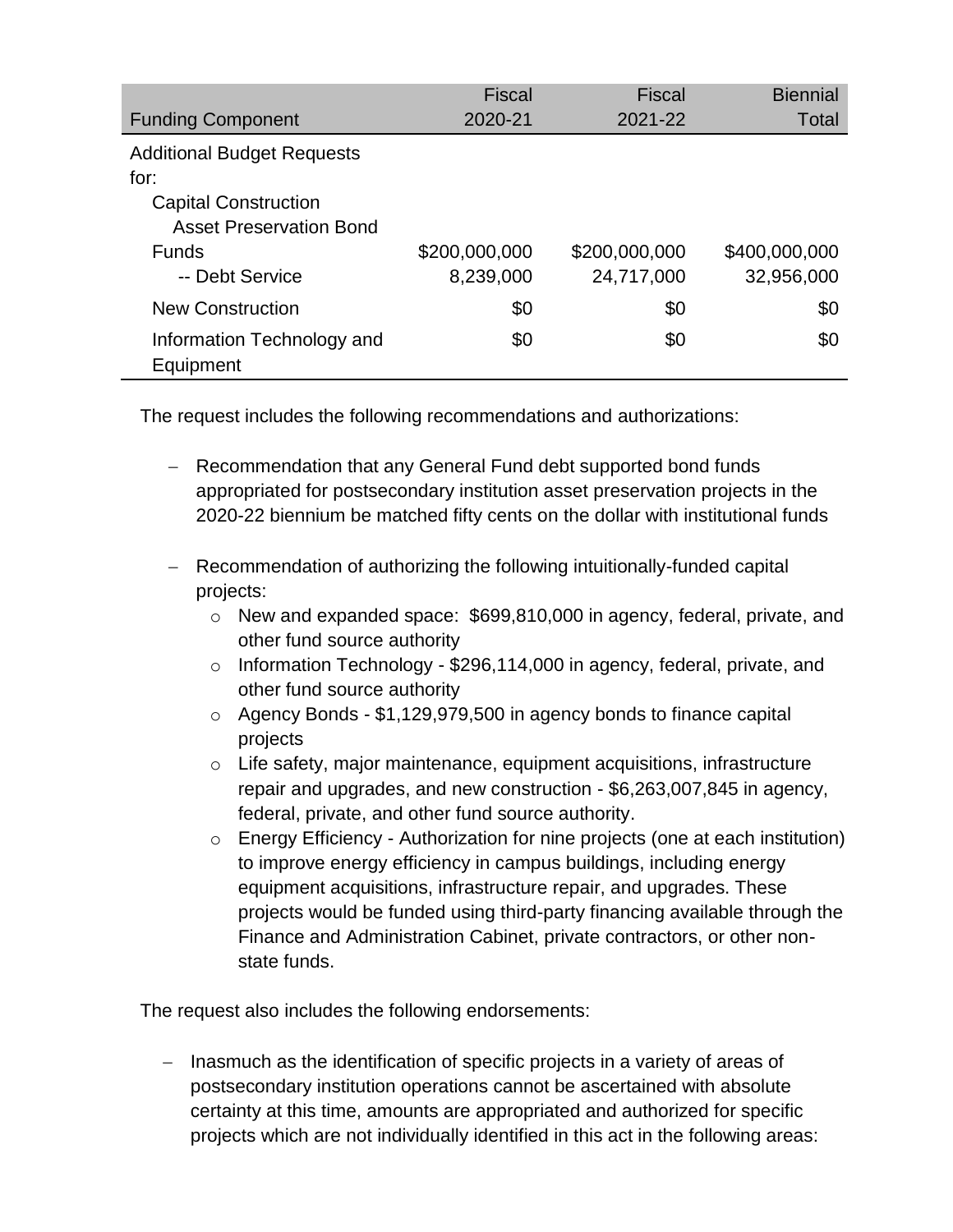EKU, KCTCS, KSU, MoSU, MuSU, NKU, UK, UofL, and WKU asset preservation, renovation, major maintenance, infrastructure, and HVAC and roofing systems.

 Any specific project exceeding \$1,000,000 or any major item of equipment exceeding \$200,000 that is initiated shall be reported by the institution to the Council on Postsecondary Education, the Secretary of the Finance and Administration Cabinet, and the Capital Projects and Bond Oversight Committee no later than 30 days after the specific project or equipment item is initiated and funded. The report shall identify the need for, and provide a brief description of, each project or equipment item pursuant to KRS Chapter 45.

Dr. Payne stated that a statement was erroneously omitted regarding the procedure of the unmatched asset preservation funds and would be included when presented to the Council for approval at the October 31, 2019.

MOTION: Ms. Zimmerman moved the Committee recommend approval of the 2020- 22 request for capital investment as presented to the full Council at its October 31, 2019 meeting. Ms. Wright seconded the motion.

VOTE: The motion passed.

### **3) TRUST FUNDS**

Council staff did not present a recommendation for trust funds for the 2020-22 Biennial Budget Recommendation.

Committee members discussed a funding request for the endowment match program, Bucks 4 Brains. While some are supportive of submitting a request for funds, several members were more in favor of postponing that request for the next biennium and letting the universities sustain the programs without additional funding at this time. Proponents of the program stated the program accelerates the growth of the programs and allows for better and faster results and provides for a national presence as a state that supports research excellence. Mr. Minix reminded the Committee that the BSBP resolution did not endorse the request for Bucks 4 Brains.

MOTION: Ms. Halbauer moved the Committee not include a funding request for the endowment match program, Bucks 4 Brains. Ms. Wright seconded the motion.

VOTE: The motion passed 5-2 in a roll call vote. Those who voted in favor: Mr. Brandstetter, Ms. Halbauer, Mr. Minix, Mr. Oleka, and Ms. Wright. Those who voted against: Dr. Staat and Ms. Zimmerman.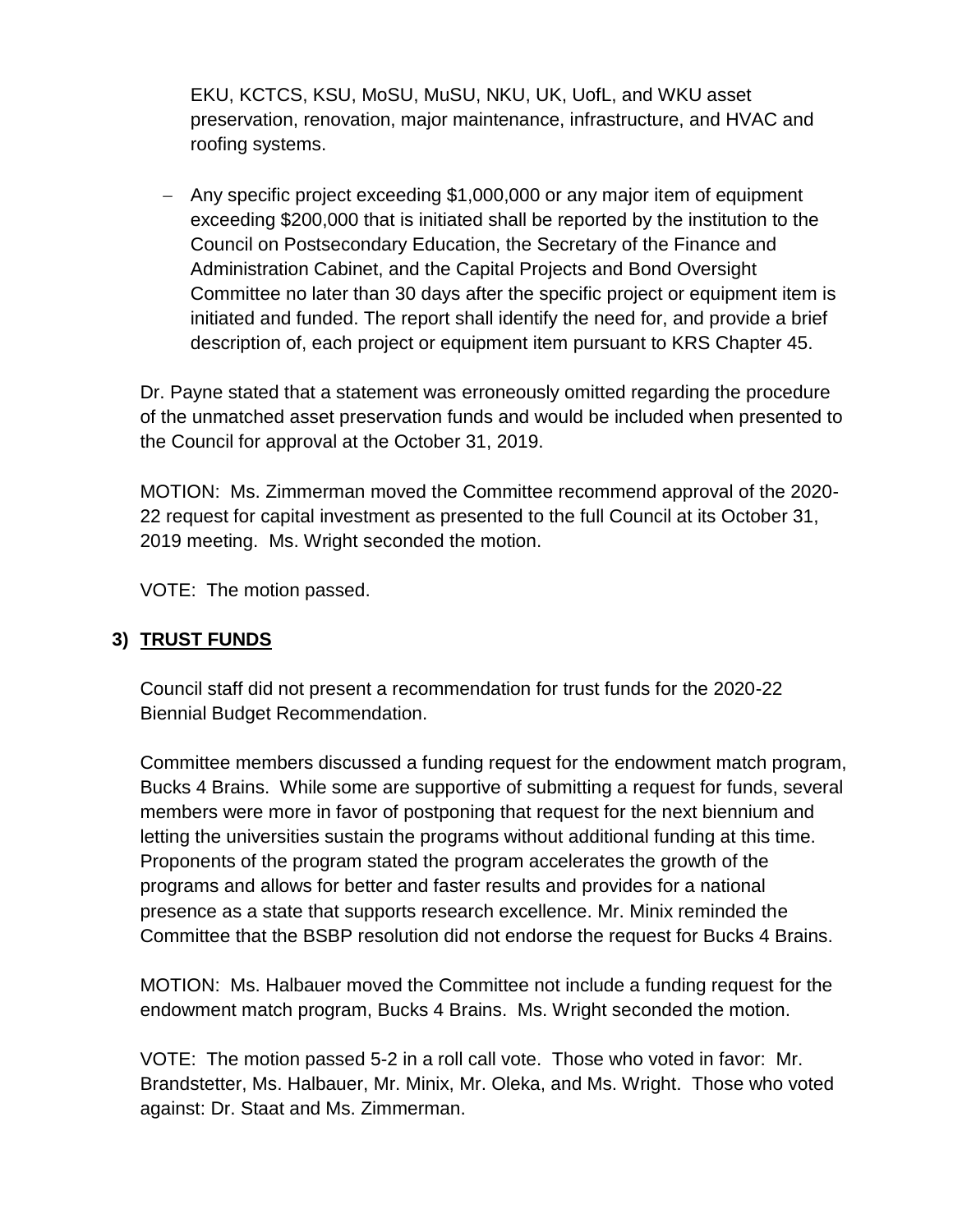Council members also discussed a funding request for KCTCS Nursing Program Expansion. While there was no doubt that an expansion of the nursing program is needed, several members of the Committee felt they did not have enough information to make a recommendation at this time. Additionally, there were concerns that the program wouldn't be sustainable without further investment. Proponents of the request stated that nursing programs at the universities are already at capacity and an expansion of the KCTCS program would address many workforce issues in high demand areas. Ms. Halbauer stated she would like to see the program as a statewide initiative that includes all public institutions and not just the two-year colleges.

MOTION: Dr. Staat moved the Committee include a funding request for the KCTCS Nursing Program Expansion. Ms. Zimmerman seconded the motion.

VOTE: The motion did not pass 2-5 in a roll call vote. Those who voted in favor: Dr. Staat and Ms. Zimmerman. Those who voted against: Mr. Brandstetter, Ms. Halbauer, Mr. Minix, Mr. Oleka, and Ms. Wright.

## **4) CPE AGENCY BUDGET**

The 2020-22 General Fund agency budget request was detailed in the agenda materials and included the following funding request components:

- Increases in General Fund appropriations of \$148,900 in 2020-21 and \$241,200 in 2021-22 to fund the Council's defined calculations.
- Increases in General Fund appropriations of \$273,200 in 2020-21 and \$289,200 in 2021-22 to fund Contract Spaces cost increases, maintain 164 veterinary spaces and 44 optometry spaces, and to fund increases in Kentucky's SREB membership dues.
- Additional appropriations of \$100,000 in fiscal 2020-21 to support two SREB doctoral scholar's students at the University of Kentucky and two at the University of Louisville in the first year of the upcoming biennium, and recommends \$200,000 in fiscal year 2021-22 to support two additional doctoral scholar's students at each institution in the second year of the biennium.
- Tobacco Settlement Fund appropriations of \$6,686,500 in 2020-21 and \$6,686,500 in 2021-22 for cancer research at the University of Kentucky and the University of Louisville.
- Restricted funds appropriations of \$4,973,300 in fiscal year 2020-21 and \$4,973,300 in fiscal year 2021-22.